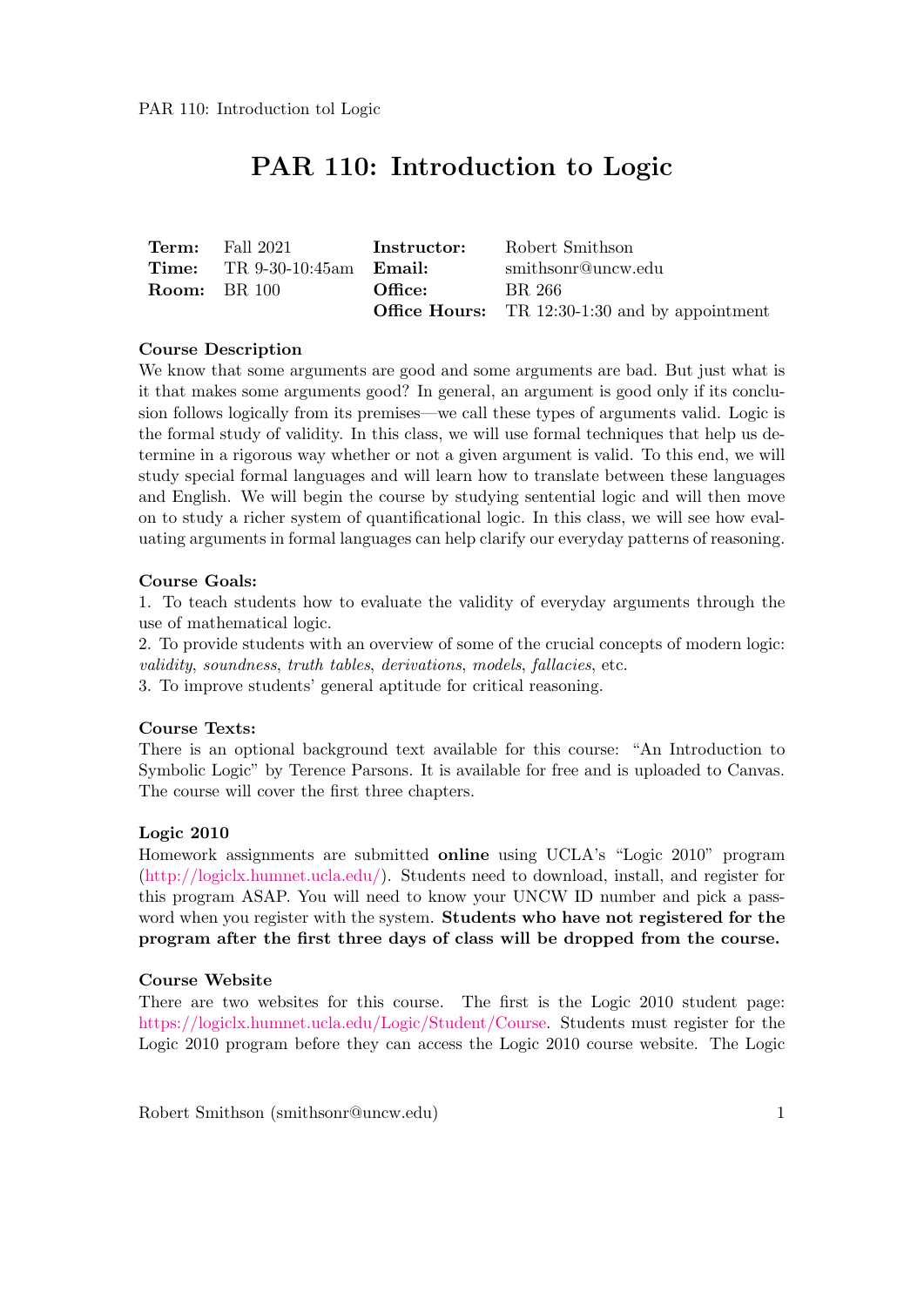#### PAR 110: Introduction tol Logic

2010 website lists the homework assignments and records student grades for those assignments. It also contains a section (under the "Documents" tab) with many helpful documents explaining how to use the Logic 2010 program. The second course website is the UNCW Canvas site for this course. The Canvas site will be used for posting instructional material.

## Course Requirements

Homework assignments: 25% Midterms: 40% Final: 25% Attendance: 10%

#### Homework

There will typically be two homework assignments per week. Late homework assignments receive no credit unless a valid excuse is communicated (if possible) well in advance of the deadline for the assignment.

Homework assignments can be accessed through the Logic 2010 program (by clicking on the "Assignments" button on the Main Menu) or by signing in to the Logic 2010 student page. Homework assignments must be submitted over the internet to the Logic 2010 database directly from the logic software. Please make sure that your computer is connected to the internet before submitting your assignment. Further instructions for using the program and for submitting homework to the database are available in the attached document and under the "Documents" tab on the Logic 2010 website.

#### Exams

There will be two midterms and a final. The exams are open-note and open-book. These exams will be taken online using the Logic 2010 software.

#### Attendance

The participation grade takes into account both attendance and discussion in class. Class attendance is mandatory. Students arriving late will receive reduced credit for attendance that day. Students leaving class early will also receive reduced credit.

The professor will accommodate a reasonable number of excused absences for religious holidays and official off-campus college business such as academic conference presentations and athletic competitions. However, students must discuss with the professor the dates of the anticipated absences no later than the last day of the drop period. Students must present to their professor written evidence of the anticipated absences and discuss with him/her how and when make-up work should be completed prior to missing the class. Students should not expect to receive allowance for excused absences if they do not meet with the professor beforehand and clarify the dates as necessary.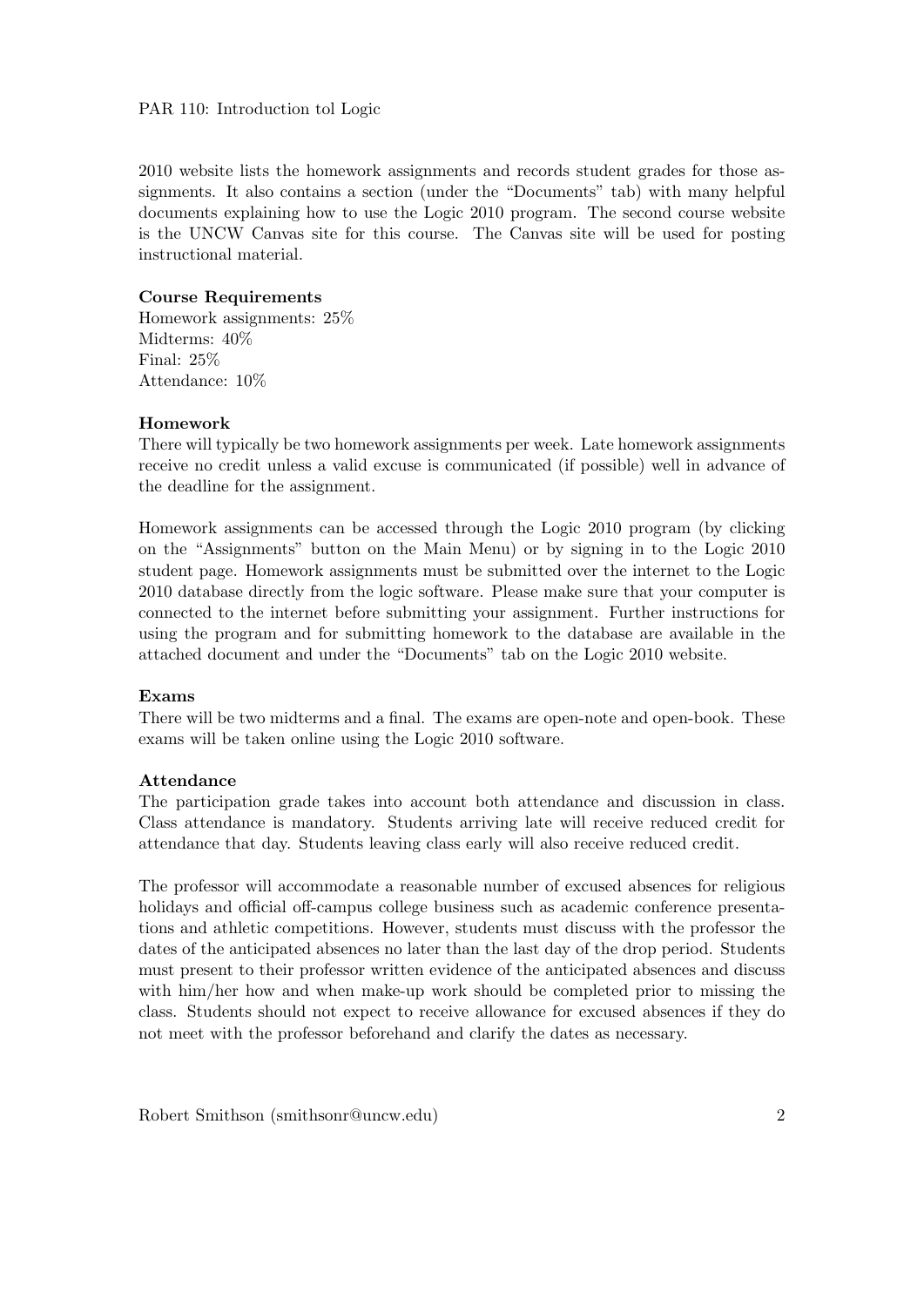Absences will be addressed by the professor in accordance with his attendance policy. The professor retains the right to determine what would be considered to be a reasonable number of absences (excused or otherwise) for the course. A student will not fail a course because the number of religious observances and/or college business absences exceed the number of absences allowed, except if excessive absences make it impossible to fulfill the expectations of the course. The student's class participation grade in the course, though, may still be affected.

#### Health and Safetey Protocals

As of August 2nd, the university has required the use of face coverings indoors. You will not be permitted to join an in-person class without a face covering. Failure to comply will result in referral to the Dean of Students. Any student who has a medical concern with wearing a face covering should contact the Disability Resource Center at (910) 962-7555. If you are not already vaccinated, please consult with your healthcare provider and consider getting vaccinated. Vaccines are available through the UNCW Student Health Center. Effective August 23, any student on campus who has not provided proof of vaccination will be required to participate in weekly surveillance testing.

Please do not come to class when you are not feeling well or are experiencing any COVID-19 symptoms. Absences due to possible illness do not count against your attendance grade, and I am very glad to work with you to make alternative arrangements for covering the material. If you have been exposed to COVID-19 or are concerned about exposure, please contact the Student Health Center at (910) 962-3280 for specific information about testing, contact tracing and quarantine/isolation requirements, which differ for vaccinated and non-vaccinated individuals, according to CDC guidance. Remember, keeping healthy is essential to keeping campus open. Thank you for your help and compliance.

#### Honor Code

All students enrolled at UNCW are subject to the UNCW Student Academic Honor Code, which is intended to help every member of the UNCW community appreciate the high value placed on academic integrity and the means that will be employed to ensure its preservation. Students are expected to perpetuate a campus culture in which each student does his or her own work while relying on appropriate resources for assistance. In such a climate, students enjoy a special trust that they are members of a unique community in which one's thoughts and words are attributed correctly and with proper ownership, and in which there is little need for systems to sanction those who cheat. As such, all UNCW students shall commit to the principles and spirit of the Honor Code by adhering to the following pledge:

As a student at The University of North Carolina Wilmington, I am committed to honesty and truthfulness in academic inquiry and in the pursuit of knowledge. I pledge to uphold and promote the UNCW Student Academic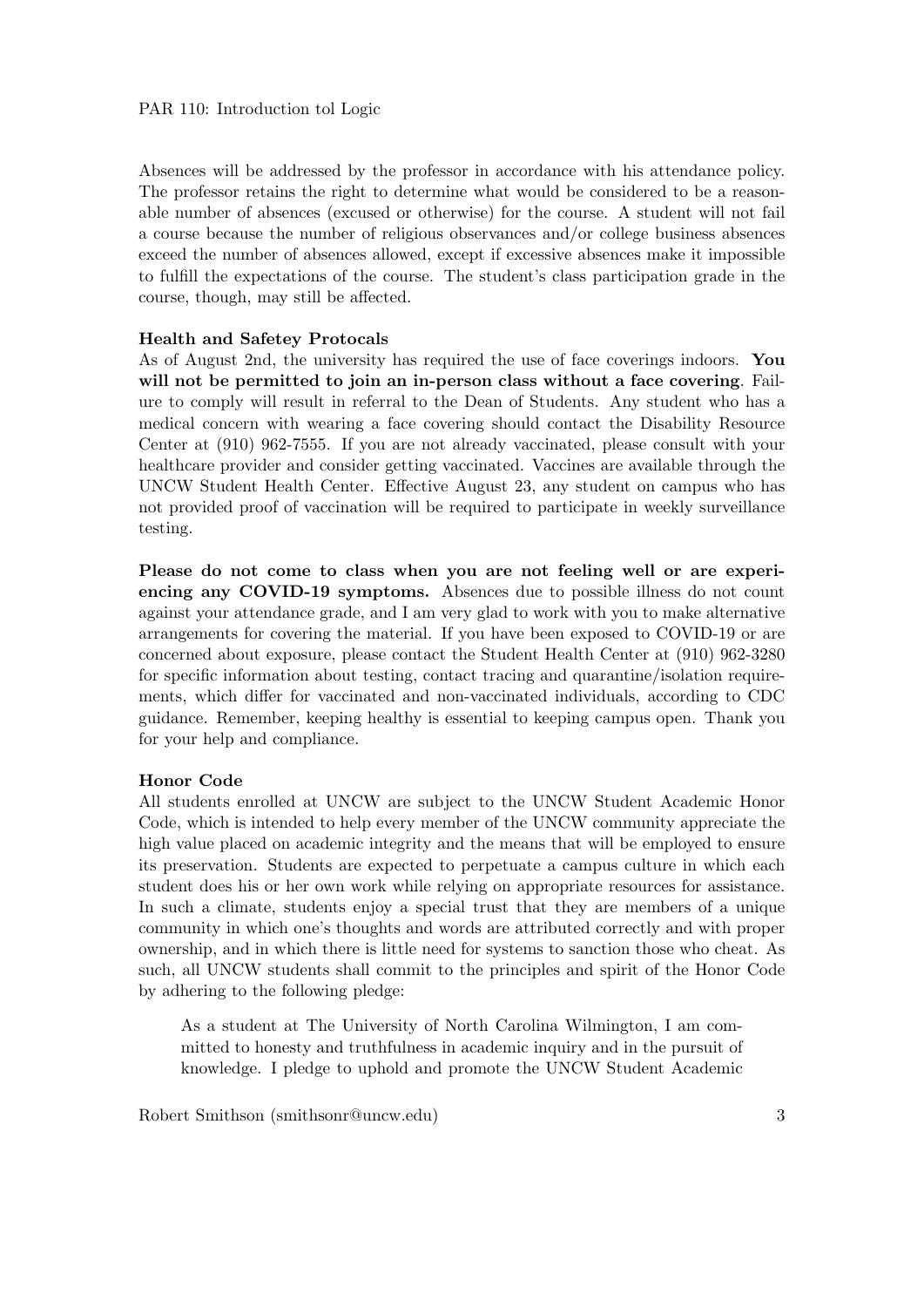## PAR 110: Introduction tol Logic

## Honor Code.

More information on the Honor Code is available at the following website:

http://www.uncw.edu/odos/honorcode/.

Please be especially familiar with UNCW's position on plagiarism as outlined in the UNCW Student Handbook. Plagiarism is a form of academic dishonesty in which you take someone else's ideas and represent them as your own. Here are some examples of plagiarism:

1. You write about someone else's work in your paper and do not give them credit for it by referencing them.

2. You give a presentation and use someone else's ideas and do not state that the ideas are the other person's.

3. You get ideas from some other reference material and do not reference that material.

## Accessibility Services

It is very important that this classroom be an inclusive environment that meets the learning needs of all of its students. If you are a person with a disability and anticipate needing any type of academic accommodations in order to fully participate in your classes, please contact the Office of Disability Services (962-7555). Please give me a copy of the letter you receive from Office of Disability Services detailing class accommodations you may need. If you require accommodation for test-taking, please make sure I have the referral letter no fewer than three days before the test.

## Title IX Statement

UNCW practices a zero tolerance policy for any kind of violent or harassing behavior. If you are experiencing an emergency of this type contact the police at 911 or UNCW CARE at 962- 2273. Resources for individuals concerned with a violent or harassing situation can be located at http://uncw.edu/noharm/resources/index.html.

#### University Learning Center

The University Learning Center's (ULC) mission is to help students become successful, independent learners. Tutoring at the ULC is NOT remediation: the ULC offers a different type of learning opportunity for those students who want to increase the quality of their education. ULC services are free to all UNCW students and include the following:

—Learning Services (University Learning Center) http://uncw.edu/ulc/learning/ —Math Services http://www.uncw.edu/ulc/math/index.html